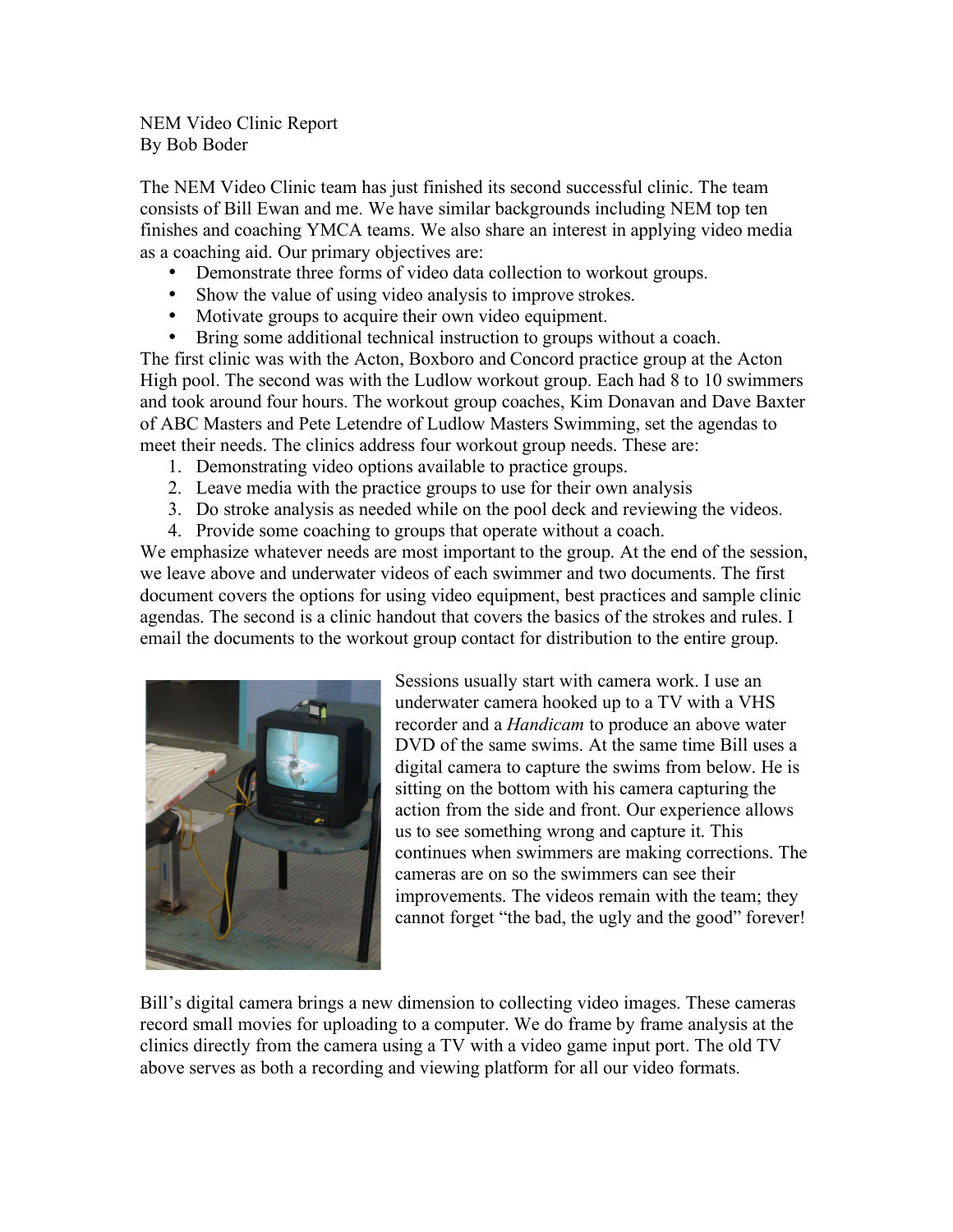To date the results have been everything we anticipated. The teams really took to seeing the videos. We were able to help swimmers improve their strokes. A former NCAA Division 3 champion was able to pick out a few things he was doing wrong. Of course, Bill and I took notes so we improved our knowledge base. Many swimmers saw errors they did not realize they were making. They knew what to do correctly and were surprised to see they were not swimming that way.

Both teams would like to have us return. The best result from my personal view is I made new friends in NEM. I do not get to swim in many meets. It was nice to experience the fellowship that is such an important part of NEM.

Dave Baxter is putting together a system for the ABC Masters. Pete Letendre will use his videos to convince the Ludlow Youth and Masters Programs to invest in video equipment for their programs.

In the future, I would like to have more coaches participate. Improving the quality of all swimmers is important to our success as an organization. The more our practice groups can offer advanced training the more NEM participation will grow.

These are pictures of the interaction between coaches and swimmers at the Ludlow session.



**Bill and Bob with Pete on deck**

Here are Pete Letendre with Bill and Bob (left to right) giving instruction to Amy Veras. Bill has his digital underwater camera.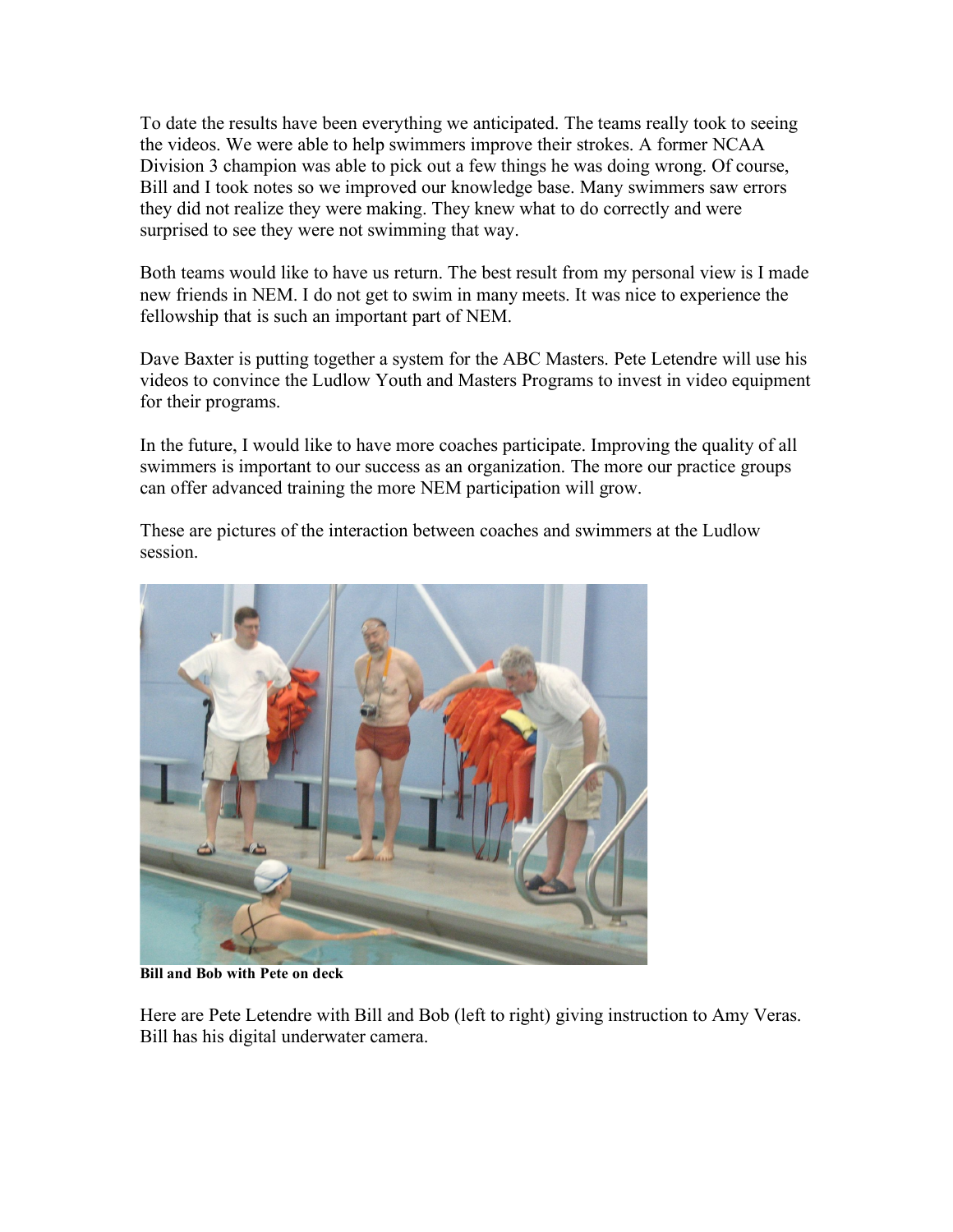

**Bob swims Bill instructs**

This is Bob in the water demonstrating to Amy and Rich Veras while Bill provides comment. Pete and another swimmer are observing. The purpose of this instruction was to show Rich how to do a wider recovery to reduce rotator cuff soreness.



**Two breaststrokers and a butterflyer**

These are our last three swimmers. Bill has two breaststrokers, Bill Shea and Pete Letendre. Bob provides butterfly instruction to Kerin Doyle. Kerin is looking forward to adding freestyle and butterfly sprints to the events she wants to swim.